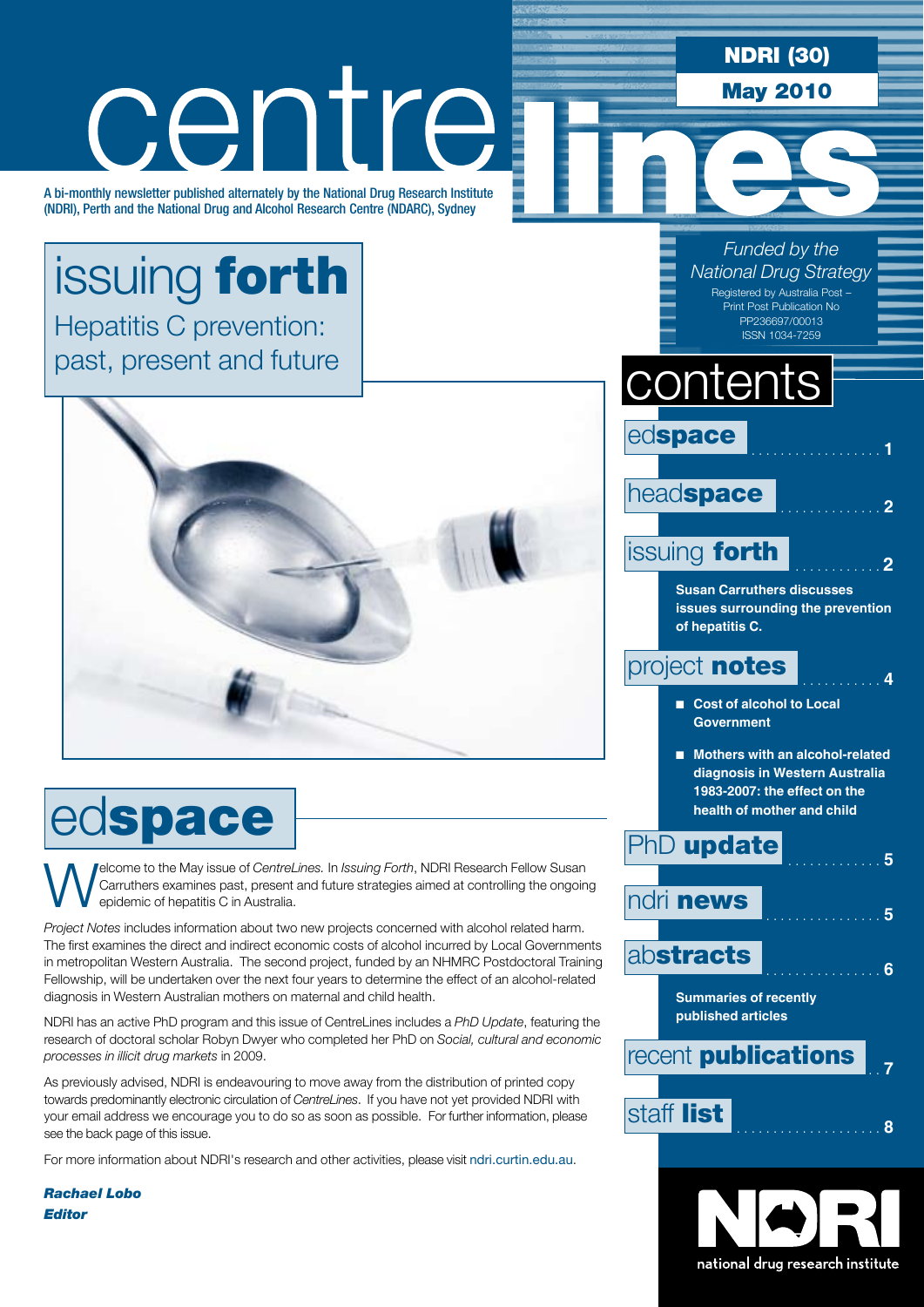# headspace

**centre** 

### Rethinking our approach to blood-borne viruses

**Nusan Carruthers' Issuing Forth article** reminds us that blood-borne viruses (BBVs) pose a substantial challenge for both the community in general and drug consumers in particular. A key issue identified in *Issuing Forth* is that while needle and syringe programs (NSPs) have been identified to have a significant public health benefit – for consumers and the broader community – their success has not been given the deserved prominence nor the resources needed to have a sustained and widespread impact. Access is particularly limited in outer metropolitan, rural and remote communities and restricted or non-existent in some high risk contexts, such as the prison system.

Susan also illustrates that while it is important for us to invest in more accessible treatment, it would be ill-advised to only focus on better drug treatment services. A large proportion, if not a majority, of consumers do not access treatment services or if they do their contact

is tenuous. Those in treatment are likely to have advanced drug consuming 'careers', meaning they have already had long-term risk exposure. If we intend better public health impact – and the number of existing and new cases of Hepatitis C each year suggests we must – then we need to identify accessible and innovative interventions that reduce the risk of BBVs associated with injecting drug use. This should include consideration of bold steps to address high-risk contexts. For example, failure to address the risk of BBVs in prisons is not just an issue within the prison system. It has implications for all of us when affected individuals return to the community.

We also probably need to re-think our approaches to engaging consumers. In contrast to some other areas, such as mental health, the drug field has been slower to embrace assertive outreach. Models of drug use that emphasise intrinsic motivation to change as central to treatment and narrow



treatment goals have probably influenced this situation. Limited treatment engagement with so many consumers suggests we should be taking a different tack.

Finally, but importantly, many interventions that have a sound evidence base lack community and political support. Perhaps those of us who work in the drug field need to develop our ability to engage the community and governments. One element of this will be to combat the continued marginalization of those affected by drug use. It is hard to generate support when the intended beneficiaries are perceived as undeserving. cl

*Steve Allsop Director*

## issuing forth

### Hepatitis C prevention: past, present and future

ince 1988, Australia has delivered blood-borne virus transmission prevention among injecting drug users (IDU) under the banner of harm reduction, with needle and syringe programs (NSPs) being the most prominent element. The scientific evidence indicating that this approach was effective in *preventing an epidemic* of HIV/AIDS manifesting itself in Australia is substantial<sup>1</sup>. On the other hand, the evidence for its success in *halting an established epidemic* of hepatitis C is less clear. While there has been a decline in the incidence of hepatitis C over the past decade, and NSPs have been associated with the prevention of more than 23,000 cases of hepatitis C since their inception in 1987, prevalence remains high among IDU across the world, reaching in excess of 50 percent after eight or more years of injecting2,3. The apparent failure of harm reduction strategies to control the epidemic has led some to suggest the approach is ineffective in relation to hepatitis C2,4. However, I would suggest this is not due to the failure of harm reduction. Rather the continued transmission of hepatitis C is a function of the characteristics of the hepatitis C

virus and the current epidemic. As described by Crofts *et al* in 1999, *"it comes down to the force of numbers"*5.

The strength of any epidemic is dependent upon three factors; the background prevalence of the infection in question; the frequency with which behaviours which transmit the virus occur; and the infectiousness of the virus in question. In terms of background prevalence, there is clear evidence that hepatitis C was present among IDU as far back as 19716, and with the surge in injecting as a favoured method of drug administration among drug users in the last two decades of the  $20<sup>th</sup>$ Century (numbers of regular IDU in Australia grew from almost nil in 1960 to 60,000 in 1990 and 120,000 in 1999) the epidemic of hepatitis C among IDU was well established prior to the introduction of NSPs in 1988. Furthermore, the behaviours which favour the transmission of hepatitis C, in particular the sharing of needles and syringes, continue to be reported, albeit at reduced levels. Finally, the infectiousness of the hepatitis C virus is known to be high, such that the virus can be transmitted in minute amounts of blood. Given this epidemic scenario it is not surprising

that the transmission of hepatitis C between injectors continues.

So what is likely to tip the balance and lead to control of this ongoing epidemic? More than a decade ago Wodak warned that *"the minimalist approach"* – merely expanding existing HIV prevention strategies – would reduce the transmission of hepatitis C but not control it7. Others suggested a greater concentration on further decreasing needle and syringe sharing would be required which in turn would require a greater commitment to the continued support of established NSPs, as well as a consideration of the deregulation of needle and syringe supply such that they be made available at an expanded range of NSP outlets<sup>5</sup>. The call for the expansion of NSP programs has been echoed by others and is clearly stipulated in the National Hepatitis C Strategy 2005 – 20088 with the recommendation that governments "*… continue to support and expand (author*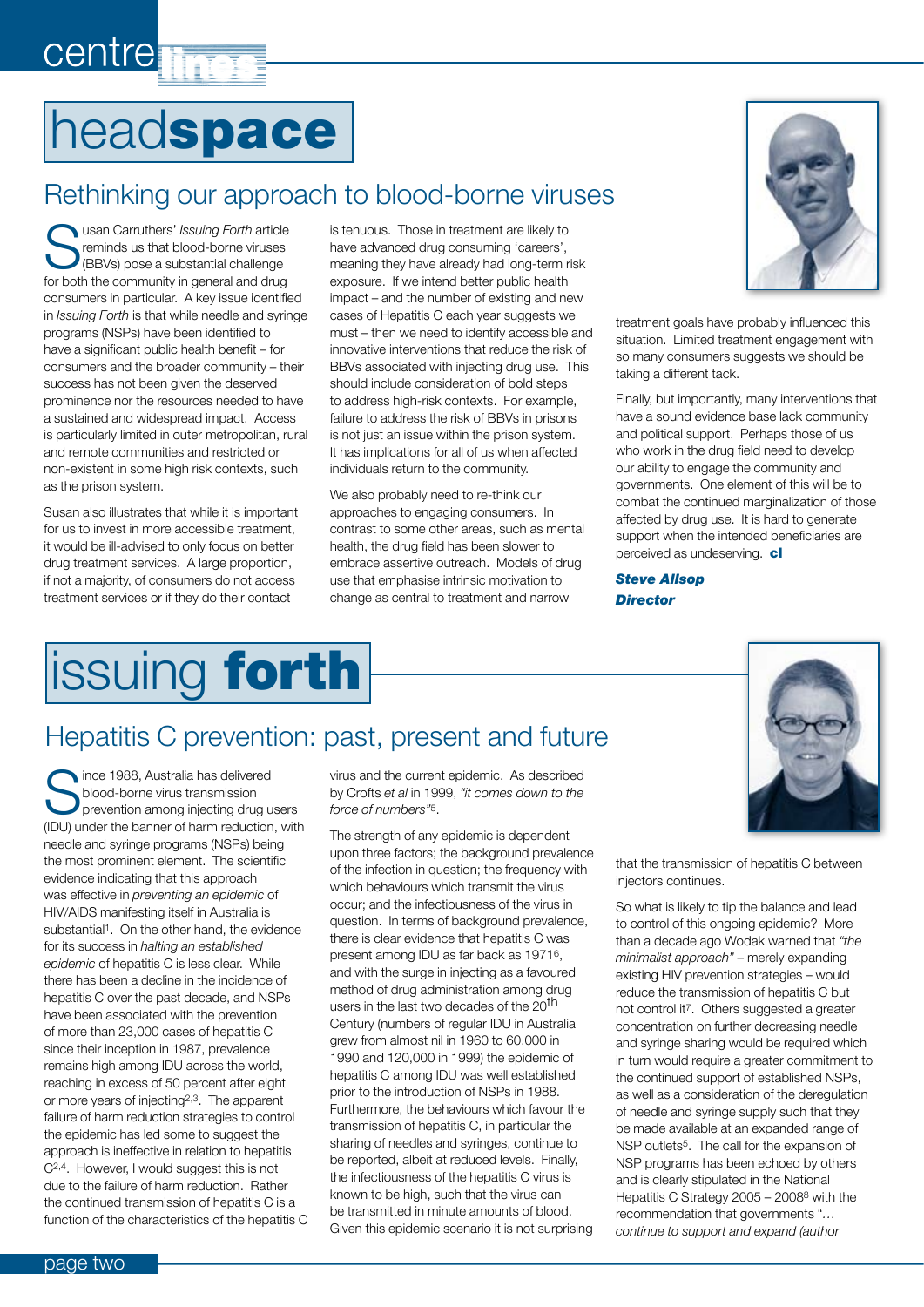*emphasis) availability of and access to NSPs…*" (pp16). There is little evidence that this recommendation has been actioned, with national figures for the distribution of needles and syringes showing little variation between 1999 (30.7 million syringes) and 2005 (29.9 million). Madden and Cavalieri9 suggest that the full force of NSPs has not been seen due to constraints imposed by government policy in Australia. To illustrate their claim they point to government approved prevention education messages which encourage IDU to use clean equipment for all injections, yet the reality is that full range of equipment is rarely available through NSPs. Furthermore, while there are more than 3000 NSP outlets across Australia, rarely is access to even basic equipment available at all times. As an example, in Western Australia the only 24-hour access to needles and syringes is via one pharmacy in an inner-city location. Given the Perth metropolitan area extends at least 25km to the east, south and north of the city centre this cannot be described as easy access. Use of sterile equipment for every injecting event is further constrained for some by a fear of law enforcement action. While it is no longer illegal to be in possession of injecting equipment, IDU report that possession of used equipment can result in police intervention and subsequent arrest for the possession of drugs9.

The situation in Australian prisons, where prevalence of hepatitis C is up to 40 times higher than that in the general community<sup>10</sup>, also serves to illustrate a reluctance to commit to increasing access to clean injecting equipment to prevent the spread of blood-borne viruses. While the frequency of injecting is known to decline markedly in the prison setting, the risk per injecting event is significantly higher, with needles and syringes being shared multiple times by multiple users. The call to introduce NSPs in selected Australian prisons has been rejected despite organisations such as the Australian National Council on Drugs and the Association for Prevention and Harm Reduction Programs Australia (ANEX) voicing support for a trial program11,12 and established programs in some European prisons with few, if any, documented adverse outcomes<sup>13</sup>.

Although the NSP is a prominent element of harm reduction it is not the only element. Others include drug treatment and education, including peer education. Drug treatment, and in particular methadone maintenance, has been associated with reduced frequency of injecting and reduced risk of exposure to HIV/AIDS14,15. It has not however, had the same impact on the transmission of hepatitis C5. This is most likely to be related to the timing of entry into treatment – by the time a large proportion of drug users present for treatment they may already have a long career of drug use, and thus be more exposed to and infected with hepatitis C. In terms of primary

prevention, treatment is likely to play a more minor role in the future, unless strategies to engage people into treatment at an earlier stage of their careers are more successful.

Drug treatment programs do however have the capacity to reduce future harms associated with chronic hepatitis C such as cirrhosis and advanced liver disease by providing interventions to promote the management of chronic hepatitis C including access to anti-viral treatment. Anti-viral treatment for HCV has improved considerably over the past decade and has moved from being relatively unsuccessful to being relatively successful although few IDU have so far taken the treatment option. While encouraging and promoting treatment for hepatitis C may improve individual health and reduce the likelihood of severe consequences of hepatitis C developing, this will have little effect on the overall prevalence of hepatitis C. Although the prevalence among the younger age groups (18-25 years) has fallen over the past 5 years there are still approximately 10,000 new cases hepatitis C occurring across Australia over any given year. It is estimated that to have any effect on background prevalence, the number of people entering treatment would have to triple – but given that so few current injectors currently enter treatment, it might be expected that tripling the number would have negligible effect.

The third element of harm reduction is education. This includes education to prevent the uptake of drug use and prevention education aimed at preventing harmful consequences for those already using drugs. There is a wealth of written education material available to IDU mostly through the various peer user organisations around Australia, as well as in locations specifically targeting drug users. While the effect this material has on drug users' knowledge of hepatitis C or safe injecting is difficult to measure it remains a commonly used educational tool. Of potentially more value is peer education, described as *"users sharing knowledge and experiences with other users to educate each other about drug use and the possible harms associated with illicit drug use"*16. In a systematic review of peer education (also referred to as community based outreach) the World Health Organisation<sup>17</sup> reported on the success of more than 40 outreach programs conducted over a period of 15 years and concluded that *"despite evidence of the effectiveness of community based programs…a huge gap exists in most countries between the number of IDUs who want or could benefit from outreach services and the number of IDUs who actually receive them"* (pp 27).

While most community and peer drug user organisations employ peer educators and outreach workers they are rarely resourced at

the level at which they can truly be effective and their activities often do not reach those who most need information. This was clearly acknowledged in an economic review of hepatitis C in Australia<sup>18</sup> where the authors of the report stated "*…Moreover, in contrast to the successful experience with HIV/ AIDS, and despite its acknowledgement in State and Territory and NGO strategic plans, peer education has not been widely used as a component of hepatitis C prevention programs*" (pp54). It is disappointing to be repeating 10 year old recommendations for interventions we know are crucial if the hepatitis C epidemic is to be controlled, especially as there are few indications that the prevention of hepatitis C has advanced in any meaningful way. It is well past time we took the advice of Power who suggested almost 15 years ago, that *"with training, supervision and debriefing, current drug users can contribute to risk reduction and have the capacity to make contact with difficult to access networks, including novice injectors. Furthermore peers are ideally placed to identify potential recruits to further extend contacts"*19. The reference to novice injectors is particularly pertinent given they are a group who are frequently difficult to contact, are unlikely to present for treatment or be in touch with peer services and are the most vulnerable in terms of exposure to hepatitis C.

Any discussion of HCV prevention would not be complete without mention of the prevention of injecting as a means of drug administration. The suggestion by Wodak almost 20 years ago, that Australia was an injecting nation and would do well to promote non-injecting methods of drug administration to reduce the risk of exposure to blood borne viruses, was met with ire from the peer advocacy groups who suggested that it was *"demonising the needle"* and nothing more than an attempt to gain control of drug users<sup>20,21</sup>. Wodak cited the increased uptake of smoking heroin observed among some ethnic minority groups in the northern hemisphere to support his suggestion. As the advocacy groups were quick to point out, the heroin available in Australia was not conducive to use by noninjecting means and campaigns to support the uptake of smoking were unlikely to be effective. However, the drug market in Australia has changed since 1993. The availability of heroin has decreased significantly and meth/amphetamine has become the primary drug of choice for many injecting drug users3. Meth/amphetamine can have the desired effect if consumed using non-injection techniques such as smoking, swallowing or inhaling. Perhaps it is time to resurrect the emphasis on the particular risks of injecting and suggest that IDU use alternative methods of administration whenever possible to reduce harms associated with injecting, including exposure to blood borne viruses.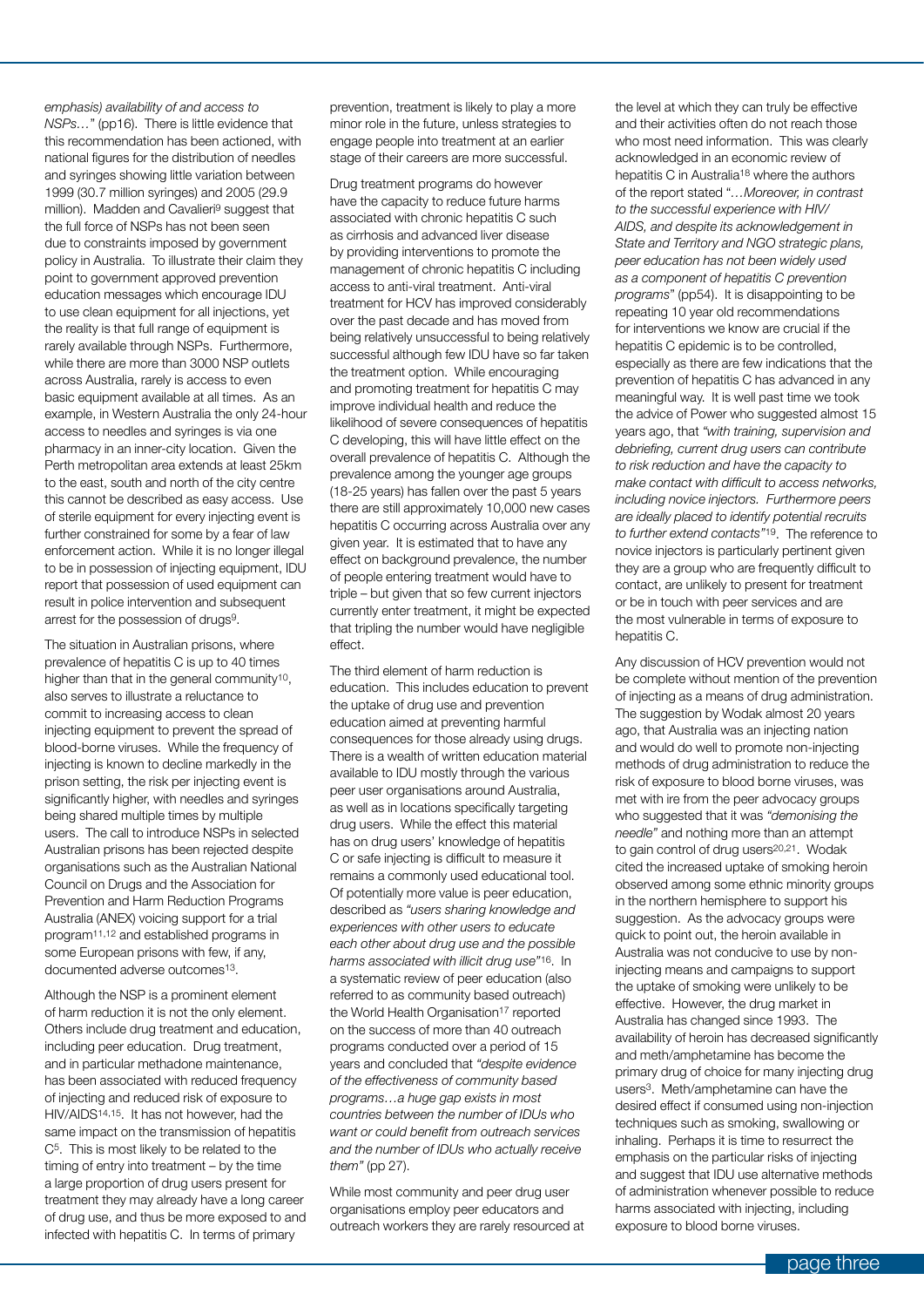## centre **T**

A wealth of social research into hepatitis C and IDU has been conducted over the past decade. Such research has examined different aspects of prevention, such as the theory of mindfulness/mindlessness in relation to injecting22. This research found that the act of injecting, like many routine tasks, is often "automatic" and that risk embedded in the process or the ritual is often overlooked. Other research has closely examined construction of prevention messages and how they might be viewed as unintentionally discriminating against the very target group on which they are focussed23. Rhodes and Treloar24 conducted a synthesis of the literature which described the meaning of HCV to IDU. They concluded that the conflation between HIV and HCV was damaging in that it did not allow individuals to process the seriousness of HCV, rather it was viewed in comparison to HIV/AIDS and therefore trivialised. While much of this research has been conducted in collaboration with peer IDU organisations there is little evidence that any has been translated into practice.

There are no grand schemes or magic bullets. To control hepatitis C we need to invest in a range of approaches; continue to support and increase the investment in strategies known to be effective such as NSPs, increase access to services and resources so that IDU can implement harm reduction messages and better resource those strategies, such as peer education, which have been shown to hold promise. We must also be prepared to be innovative in relation to translating the findings from social research into practice. We should not however, ignore the fact that bringing the current hepatitis C epidemic under control will come about in incremental stages as we learn to address the barriers which limit the ability of the current workforce to truly implement HCV harm reduction. cl

#### *Susan Carruthers Research Fellow*

#### **References**

- 1. CDHA (2002) *Return on Investment in Needle and Syringe Programs in Australia.* Canberra: Commonwealth of Australia.
- 2. Hagan, H., Des Jarlais, D., Stern, R., Lelutiu-Weinberger, C., Scheinmann, R., Strauss, S. et al. (2007) HCV Synthesis Project: preliminary analysis of HCV prevalence in relation to age and duration of injecting. *International Journal of Drug Policy*, 18, 341-351.
- 3. NCHECR (2009) *Australian NSP Survey National Data Report 2004-2008.* Sydney: University of New South Wales.
- 4. Mateu-Gelabert, P., Treloar, C., Calatayud, V., Sandoval, M., Valderrama, J., Maher, L. et al. (2007) How can hepatitis C be prevented in the long term? *International Journal of Drug Policy*, 18, 338-340.
- 5. Crofts, N., Aitken, C. & Kaldor, J. (1999) The force of numbers: why hepatitis C is spreading among Australian IDU while HIV is not. *Medical Journal of Australia*, 170, 220-221.
- 6. Moaven, L., Crofts, N. & Locarnini, S. (1993) Hepatitis C virus infection in Victorian injecting drug users in 1971. *Medical Journal of Australia*, 158(8), 574.
- 7. Wodak, A. (1997) Injecting Nation: achieving control of hepatitis C in Australia. *Drug and Alcohol Review*, 16(3), 275-284.
- 8. CDHAC (2005) *National Hepatitis C Strategy 2005-2008*. Canberra: Commonwealth of Australia.
- 9. Madden, A. & Cavalieri, W. (2007) Hepatitis C and true harm reduction. *International Journal of Drug Policy*, 18, 335-337.
- 10. Butler, T. & Papanastasiou, C. (2008) *National prison entrants' blood-borne virus and risk behaviour survey report.* Perth: National Drug Research Institute, Curtin University of Technology.
- 11. Ryan, J., Kirwan, A. & Levy, M. (2010) Prisons, needles and OHS. *Journal Health Saf Environ*, 26(1), 63-72.
- 12. Vumbaca, G. (November 1, 2009) *Canberra Times.*
- 13. Lines, R., Jurgens, R., Betterridge, G. & Stover, H. (2005) Taking action to reduce injecting drug-related harms in prisons: The evidence of effectiveness of prison needle exchange in six countries. *International Journal of Prisoner Health*, 1(1), 49-64.
- 14. Darke, S., Baker, A., Dixon, J., Wodak, A. & Heather, N. (1992) Drug use and HIV risk-taking behaviour among clients in methadone maintenance treatment. *Drug and Alcohol Dependence*, 29, 263-268.
- 15. White, J., Dyer, K., Ali, R., Gaughwin, M. & Cormack, S. (1994) Injecting behaviour and risky needle use amongst methadone maintenance clients. *Drug and Alcohol Dependence*, 34, 113-119.
- 16. AIVL (2006) *A framework for peer education by drug-user organisations.* Canberra.
- 17. WHO (2004) *Evidence for action: effectiveness of community based outreach in preventing HIV/AIDS among injecting drug users.* Geneva: World Health Organization.
- 18. Applied Economics (2005) Economic Evaluation of Hepatitis C in Australia. Canberra: AGDHA.
- 19. Power, R. (1995) Guidelines for peer intervention. *DrugLink*, March/April.
- 20. Burrows, D. (1996) *Obstacles to the promotion of non-injecting routes of administration.* Paper presented at the 7th International Harm Reduction Conference, Hobart, Australia.
- 21. Wood, C. (1996) Demonising the needle. *Connexions*, June/July.
- 22. Treloar, C., Laybutt, B. & Carruthers, S. (2010) Using mindfulness to develop health education strategies for blood borne virus prevention in injecting drug use. *Drugs: Education, Prevention and Policy* (Early Online), 1-12.
- 23. Fraser, S. & Treloar, C. (2006) "Spoiled identity" in hepatitis C infection: the binary logic of despair. *Critical Public Health*, 16(2), 99-110.
- 24. Rhodes, T. & Treloar, C. (2008) The social production of hepatitis C among injecting drug users: a qualitative synthesis. *Addiction*, 103, 1593-1603.

## project notes

### Cost of alcohol to Local Government

#### *Steve Allsop and Rina Cercarelli*

The problems associated with the excessive consumption of alcohol impact both directly and indirectly on the business of many Local Governments. Local Government authorities have existing legislative roles and already commit resources to managing alcohol-related problems such as property damage. In addition, many local authorities are becoming involved in issues such as crime prevention and community safety, issues that are strongly linked with alcohol misuse.

The aim of this project is to estimate the economic costs of alcohol incurred by Local Governments in Western Australia. There will be several benefits of determining this for Local Government. This includes increased awareness of the true costs of alcohol-related problems; an increased awareness of how much time and resources are being used to respond to alcohol-related matters; the ability to identify and quantify the efforts of Local Government to the community; and using the information to inform strategic planning processes.

Local Governments in the Perth metropolitan area will be asked to consider the costs associated with the following:

- 1. Clean up and litter management costs
- 2. Security costs
- 3. Event management costs
- 4. Cost of maintenance of public space
- 5. Costs associated with noise complaints
- 6. Creation and enforcement of local laws
- 7. Costs in anticipation of crime
- 8. Administrative approvals

In particular, Local Governments will be asked to consider the level of resourcing involved in each of the above activities. The information will come from across many departments of Local Government including environmental health, community development, planning, rangers, executive officers, youth services, community security, and event management.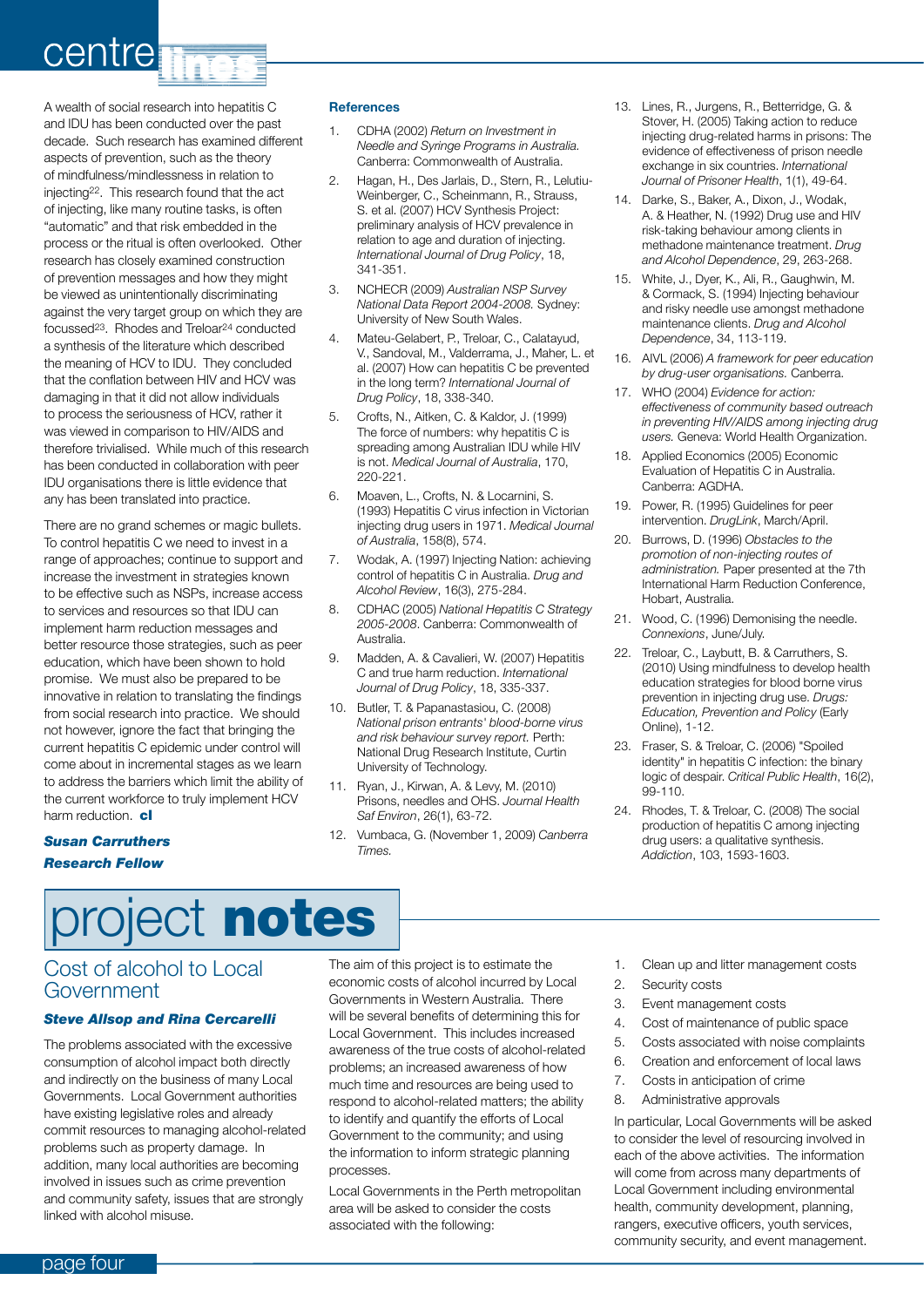### related diagnosis in Western Australia 1983-2007: the effect on the health of mother and child

#### *Colleen O'Leary*

Harmful maternal alcohol use places their children at risk of physical and mental health, behaviour, cognition, developmental and educational problems. Children exposed to high levels of alcohol in utero are at risk of a Fetal Alcohol Spectrum Disorder which includes the diagnoses of Fetal Alcohol Syndrome (FAS), partial FAS, alcohol-related neurodevelopmental disorder, and alcoholrelated birth defects. As well, children of mothers with an alcohol-related diagnosis are exposed to a number of interacting risk factors stemming from the environment, family, and child, which increase the risk of adverse health and social problems developing throughout childhood. However, not all exposed children will be harmed or harmed to the same degree and there is little population-based data on the rate or extent of harms in children exposed to high levels of alcohol in-utero.

A project funded by an NHMRC Postdoctoral Training Fellowship will be undertaken over the next four years to determine the effect of an alcohol-related diagnosis in Western Australian mothers (1983-2007) on maternal and child health. The study aims to:

(1) determine the effect of an alcohol-related diagnosis in Western Australian mothers (1983- 2007) on maternal and child health using linked population health administrative data sets to conduct epidemiological and health services research; and

(2) inform policy and practice for women with an alcohol-related diagnosis and their children in the areas of pregnancy care, health, mental health and alcohol services.

Routinely collected hospital administrative datasets and record linkage will be used to identify women who have had an alcoholrelated diagnosis (ICD9/10) recorded on either the hospital morbidity dataset, midwives notification system (MNS), mental health information system and/or alcohol service datasets, and who have a pregnancy recorded on the MNS from 1983 to 2007. The data will be linked with data from the WA Birth Defects Register, Cerebral Palsy Register, Intellectual Disability Database and Death Registrations. The analysis of population data that have been linked across a range of administrative datasets provides a unique opportunity to investigate maternal and child health outcomes and service use for this high-risk group, overcoming many of the problems relating to loss to follow-up. The study will provide new information on the health, economic, and social costs of alcohol in Australia. **cl** 

## Mothers with an alcohol-<br>related diagnosis in Western **PhD** update

#### Social, cultural and economic processes in illicit drug markets

Five doctoral scholars supervised or co-supervised by NDRI – Fredrik Velander, Roslyn Giglia, Susan Lee, Dada Su and Robyn Dwyer – completed their PhD research in 2009. Robyn received a letter of commendation from the University Chancellor for her thesis, which was officially passed without revision.

Robyn's thesis was concerned with the social, cultural and economic processes that constitute street-based illicit drug marketplaces. Her research involved an ethnographic study of an active and highly visible street-based heroin marketplace in Footscray, a suburb of Melbourne.

Robyn's ethnography revealed that the drug marketplace is constituted by complex and dynamic social processes and relations. With a focus on drug user/dealers, her analysis condensed to two major themes – those of agency and exchange. Throughout the thesis, Robyn showed how, and in what ways, drug marketplace participants act on the world, achieve diverse outcomes and, thus, express their agency. Robyn also demonstrated the complexities of heroin exchange in the marketplace, revealing that heroin is exchanged in multiple ways (eg through trade, barter and gifts) for multiple purposes and according to multiple and fluid classifications of social relationships. Robyn's account showed the embeddedness of the Footscray drug marketplace – that it is shaped by its particular

historical, social, cultural, political and economic context – and that market processes – such as exchange – are shaped by culturally patterned ideas.



*Robyn Dwyer*

Robyn's thesis provides an alternative to the dominant approaches to understanding Australian drug markets and marketplaces. Accounts of drug markets tend to privilege an etic view that is theoretically underpinned by the neo-classical economic model of the market. Additionally, the quantitative methodological approaches that predominate in Australian drug market research tend to preclude considerations of process and temporality. In contrast, Robyn privileges an emic account of the drug marketplace. Influenced by theoretical frameworks drawn from anthropology, in her examination of the everyday lives of drug user/dealers, Robyn's account stresses the importance of the social, political and cultural dimensions of these people's lives and directs attention to the importance and creativity of personal agency.

Robyn has published a series of journal articles drawn from her doctoral research. She is currently employed at NDRI's Melbourne Office as a Research Fellow in the Ethnographic Program. cl

### ndri news

### NIDAC report launched

NDRI Indigenous Team Leaders Dennis Gray and Ted Wilkes recently launched a major report identifying Indigenous-specific alcohol and other drug intervention projects and the funding for them.

The report, *Indigenous specific alcohol and other drug interventions: continuities, changes and areas of greatest need*, was commissioned by the National Indigenous Drug and Alcohol Committee (NIDAC) of the Australian National Council on Drugs (ANCD). The report was prepared by NDRI researchers Dennis Gray, Anna Stearne, Mandy Wilson and Michael Doyle.

Since being launched at the Aboriginal Medical Service in Redfern, the report has been the subject of national media interest and several



*Ted Wilkes presenting the NIDAC report*

presentations, including a seminar at Curtin University of Technology jointly organised by NDRI and the Centre for International Health. The report is available on the ANCD website at www.ancd.org.au. cl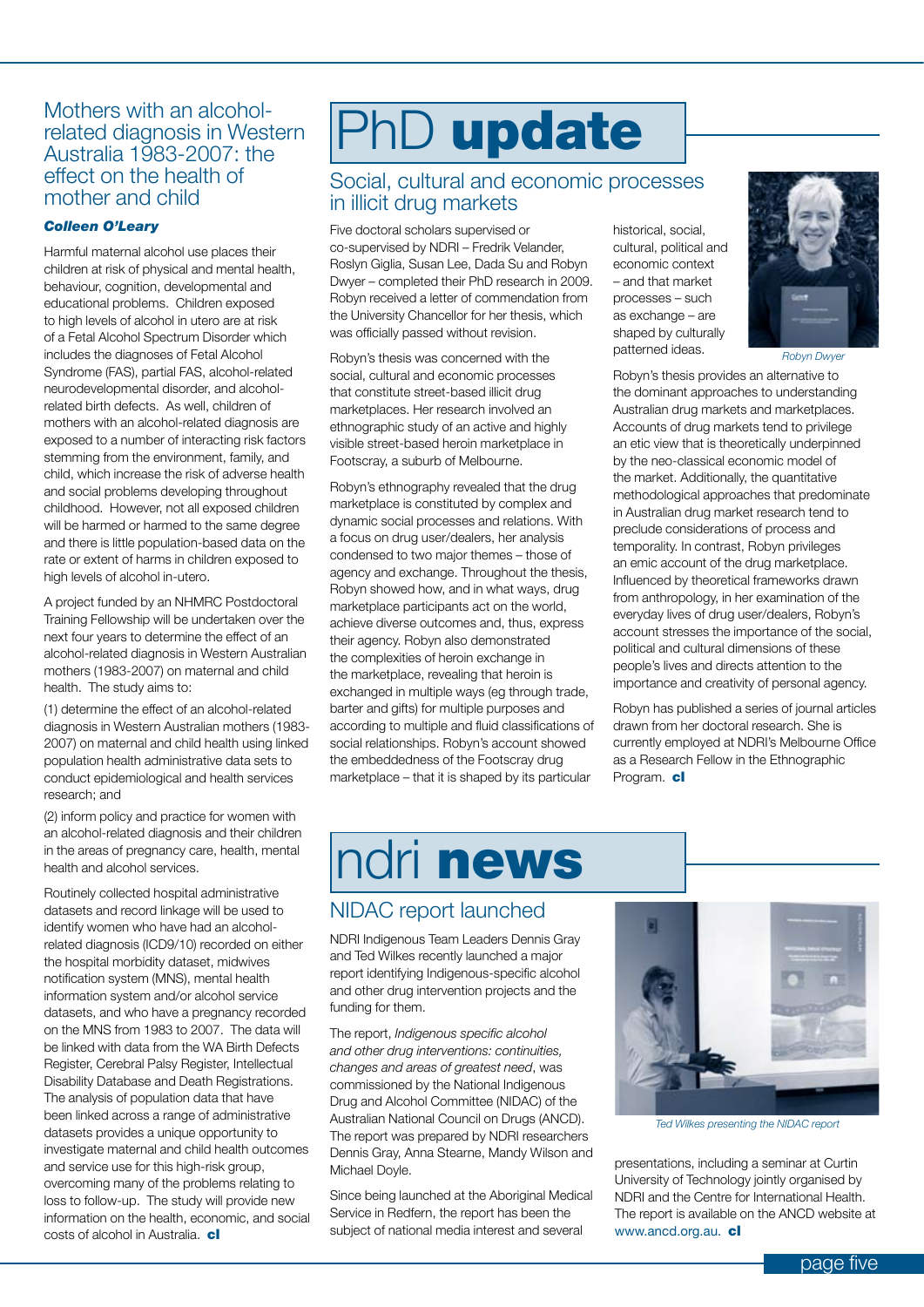## centre<sub>1</sub>

## abstracts

#### Tools for policy and prevention: the Australian National Alcohol Indicators Project (NAIP)

#### *Tanya Chikritzhs*

#### Contemporary Drug Problems, 2009, 36, pp 607-624

Alcohol is a leading cause of preventable death, disease and disability in Australia. The National Alcohol Indicators Project (NAIP) is funded by the Commonwealth Government of Australia to monitor and report on trends in alcohol consumption and related harms across states and communities with special emphasis on the wide dissemination of information and evaluation of policy change.

Using aetiologic fraction and surrogate methods, the NAIP has established a minimum set of reliable indicators of alcoholrelated harms for monitoring and evaluation purposes, including: alcohol-attributable deaths and hospitalisations; police-reported road crash and violent offences related to alcohol intoxication; alcohol sales data; and national alcohol consumption surveys. The NAIP uses a range of strategies for maintaining policy-relevant outputs that are both scientifically rigorous and readily accessible by non-researchers, including: a range of dissemination modes which potentially appeal to diverse audiences (eg bulletins, submissions, journal articles); proactive communication of outputs to potential audiences; timely response to key stakeholder information needs; and a strong commitment to capitalizing on opportunities for alcohol policy evaluation at local, state, and national levels.

### A tale of CIN – the Cannabis Infringement Notice scheme in Western Australia

#### *Simon Lenton and Steve Allsop*

#### Addiction, 2010, 105, (5), pp 808-816

Aims: To describe the development and enactment of the Western Australian (WA) Cannabis Infringement Notice scheme and reflect on the lessons for researchers and policy-makers interested in the translation of policy research to policy practice.

Methods: An insiders' description of the background research, knowledge transfer strategies and political and legislative processes leading to the enactment and implementation of the WA Cannabis Control Act 2003. Lenton and Allsop were involved

centrally in the process as policy-researcher and policy-bureaucrat.

Results: In March 2004,Western Australia became the fourth Australian jurisdiction to adopt a 'prohibition with civil penalties' scheme for possession and cultivation of small amounts of cannabis. We reflect upon: the role of research evidence in the policy process; windows for policy change; disseminating findings when apparently no one is listening; the risks and benefits of the researcher as advocate; the differences between working on the inside and outside of government; and the importance of relationships, trust and track record.

Conclusions: There was a window of opportunity and change was influenced by research that was communicated by a reliable and trusted source. Those who want to conduct research that informs policy need to understand the policy process more clearly, look for and help create emerging windows that occur in the problem and political spheres, and make partnerships with key stakeholders in the policy arena. The flipside of the process is that, when governments change, policy born in windows of opportunity can be a casualty.

### Recidivist drink drivers' self reported reasons for driving whilst unlicensed – a qualitative analysis

#### *Simon Lenton, James Fetherston and Rina Cercarelli*

#### Accident Analysis and Prevention, 2010, 42, (2), pp 637-644

Aim: This paper presents qualitative data from an in-depth interview study of 40 repeat drink drivers in Perth, Western Australia to inform countermeasures for these high risk offenders.

Background: Licence sanctions are effective countermeasures for most drink drivers but the small group of repeat offenders are less responsive. Many choose to drive while unlicensed as the probability of detection is low and the social and economic costs of not driving can be high. This undermines other drink drive countermeasures.

Results: Most respondents who had had their licence suspended admitted to driving while under suspension. Employment and social factors were key themes emerging in respondents' accounts of driving while under licence suspension.

Conclusions: While a range of enforcement countermeasures are needed to deter drunk and unlicensed driving, this study suggests

that where possible we aim to keep offenders within the system that consists of formal laws and informal social controls, rather than apply penalties in ways that undermine adherence to the law by increasing unlicensed driving. Allowing for interlock installation early in the driving suspension period, and allowing fines to offset cost of interlock installation and monitoring, may maximise community benefit and reduce unlicensed driving.

#### Understanding illicit drug markets in Australia: notes towards a critical reconceptualization

#### *Robyn Dwyer and David Moore*

#### British Journal of Criminology, 2010, 50, (1), pp 82-101

The dominant Australian approaches to the study of illicit drug markets are surveillance and criminological research. In this paper, we outline the main features of these approaches before presenting a critical discussion of some of their methods, assumptions and modes of analysis. We argue that these approaches are limited in terms of their methods; reliance on neo-classical economic models; abstraction from local contexts; oversight of social, cultural and political processes; exclusive focus on commercial transactions; under-theorizing of the market; and narrow conceptions of drug market subjects. We conclude by beginning to outline an alternative framework that draws on the anthropology and sociology of markets and which may lead to more nuanced understandings of illicit drug markets.

### Using mindfulness to develop health education strategies for blood-borne virus prevention in injecting drug use

#### *Carla Treloar, Becky Laybutt and Susan Carruthers*

#### Drugs: Education, Prevention and Policy, 2010, 1–12, Early Online

Aims: Prevention education has had limited success in reducing transmission of blood borne virus among people who inject drugs. Innovative approaches to prevention education are required.

Method: This study used video recordings of injecting episodes and interviews with participants reviewing their video recordings to explore the concept of mindlessness as a new tool for prevention education.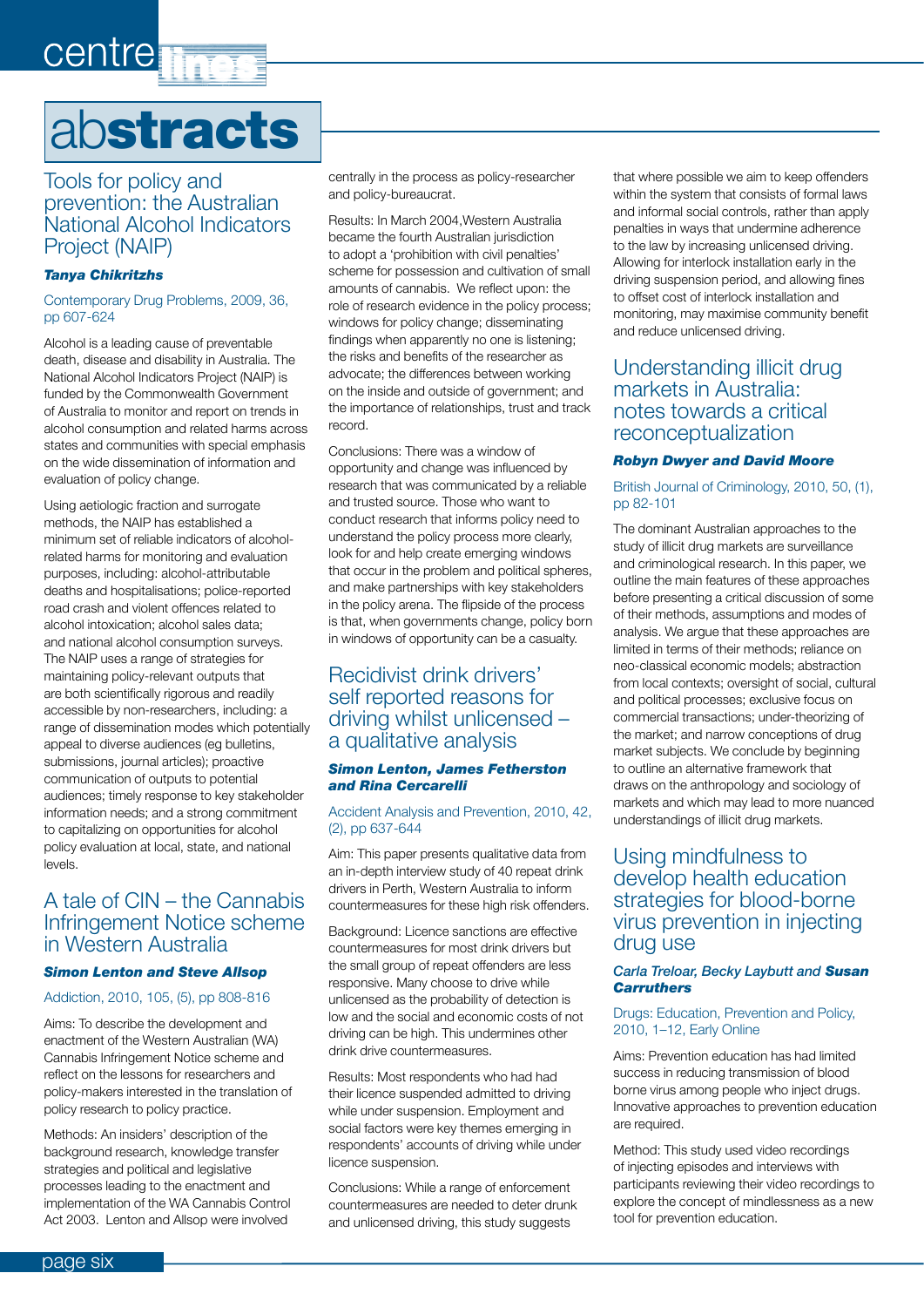Findings: The data demonstrate elements of mindlessness in participants' injecting practice. Participants were unable to provide detailed description of their practice, could not recall the origin of their practices, described limited sensitivity to the environment around them and described learned behaviours 'dropping out of mind'.

Conclusions: Although potentially useful as a prevention tool, prevention messages using mindlessness concepts should be developed in collaboration with injecting drug users to avoid judgmental or alienating messages. Finally, the use of these video recordings themselves can be a powerful education tool given the very hidden and stigmatized nature of injecting drug use.

#### Cannabis policy: moving beyond stalemate

#### *Robin Room, Benedikt Fischer, Wayne Hall, Simon Lenton and Peter Reuter*

#### Oxford University Press, New York, 2010. ISBN: 0199581487

Cannabis, marijuana, pot, ganja – it goes by many names – is by far the most widely used illegal substance, and accounts for more arrests than any other drug. Barely a week goes by without this drug appearing in the

newspapers, and politicians have famously tied themselves in knots, trying to decide just how to deal with this recreational drug. While there have been many drug policy books on other substances – both legal and illegal – few have focused on this drug.

*Cannabis Policy: Moving Beyond Stalemate*  is unique in providing the materials needed for deciding on policy about cannabis in its various forms. It reviews the state of knowledge on the health and psychological effects of cannabis, and its dangerousness relative to other drugs. It considers patterns and trends in use, the size and character of illicit markets, and the administration of current policies, including arrests and diversion to treatment, under the global prohibition regime. It looks at the experience of several countries which have tried reforming their regimes and softening prohibition, exploring the kinds of changes or penalties for use for possession: including depenalization, decriminalization, medical control, and different types of legalization. It evaluates such changes and draws on them to assess the effects on levels and patterns of use, on the market, and on adverse consequences of prohibition.

For policymakers willing to look outside the box of the global prohibition regime, the book examines the options and possibilities for a country or group of countries to bring about



change in, or opt out of, the global control system. Throughout, the book examines cannabis within a global frame, and provides in accessible form information which anyone considering reform will need to make decisions on cannabis policy (much of which is new or has not been readily available).

This book will be essential for those involved in policymaking and be of interest to a wide range of readers interested in drugs and drug policy, as well as being an excellent supplementary text for university courses in criminology, policy science social science, or public health.

## recent publications

### Monographs and Technical Reports

**Gray, D., Stearne, A., Wilson, M. and Doyle, M.F.** (2010) Indigenous-specific alcohol and other drug interventions: continuities, changes and areas of greatest need. ANCD Research Paper 20. Australian National Council on Drugs, Canberra. ISBN: 9781877018237.

**Roarty, L. and Saggers, S.** (2010) Evaluation of services to culturally and linguistically diverse (CaLD) women with comorbid mental health and drug and alcohol issues. National Drug Research Institute, Curtin University of Technology, Perth, WA.

### Articles and Books

**Chikritzhs, T.N.** (2010) Protecting the integrity of shared scientific knowledge: is the conflict of interest statement enough? Commentary. Addiction, 5, (2), pp 200-201.

**Chikritzhs, T.N.** (2009) Tools for policy and prevention: the Australian National Alcohol Indicators Project (NAIP). Contemporary Drug Problems, 36, pp 607-624.

**Dwyer, R. and Moore, D.** (2010) Understanding illicit drug markets in Australia: notes towards a critical reconceptualization. British Journal of Criminology, 50, (1), pp 82-101.

**Higgs, P., Dwyer, R., Duong, D., Thach, M.,**  Power, R. and Maher, L. (2009) Heroin-gel capsules and groin injecting practices among ethnic Vietnamese in Melbourne, Australia. International Journal of Drug Policy, 20, (4), pp 340-346.

**Lenton, S. and Allsop, S.** (2010) A tale of CIN – the Cannabis Infringement Notice scheme in Western Australia. Addiction, 105, (5), pp 808-816.

**Lenton, S., Fetherston, J. and Cercarelli, R.** (2010) Recidivist drink drivers' self reported reasons for driving whilst unlicensed – A qualitative analysis. Accident Analysis and Prevention, 42, (2), pp 637-644.

**Midford, R., Young, D.J., Chikritzhs, T.N., Playford, D., Kite, E. and Pascal, R.** (2010) The effect of alcohol sales and advertising restrictions on a remote Australian community. Drugs: Education, Prevention & Policy, 17, (1), pp 21-41.

**Moss, A.C., Dyer, K.R., Albery, I.P., Allsop, S., Kypri, K., Erskine, J. and Mackintosh, D.** (2010) Alcohol pharmacokinetics, decision making and folk wisdom: A reply to Moxnes and Jensen (2009). Drug and Alcohol Dependence, 109, pp 1–3.

**Northcote, J. and Moore, D.** (2010) Understanding contexts: Methods and analysis in ethnographic research on drugs. In P.G. Miller, J. Strang & P.M. Miller (eds), Addiction Research Methods. Wiley-Blackwell, Oxford. pp 287-298.

**Room, R., Fischer, B., Hall, W., Lenton, S. and Reuter, P.** (2010) Cannabis policy: moving beyond stalemate. Oxford University Press, New York.

**Treloar, C., Laybutt, B. and Carruthers,** 

**S.J.** (2010) Using mindfulness to develop health education strategies for blood-borne virus prevention in injecting drug use. Drugs: Education, Prevention and Policy, 1-12, Early Online.